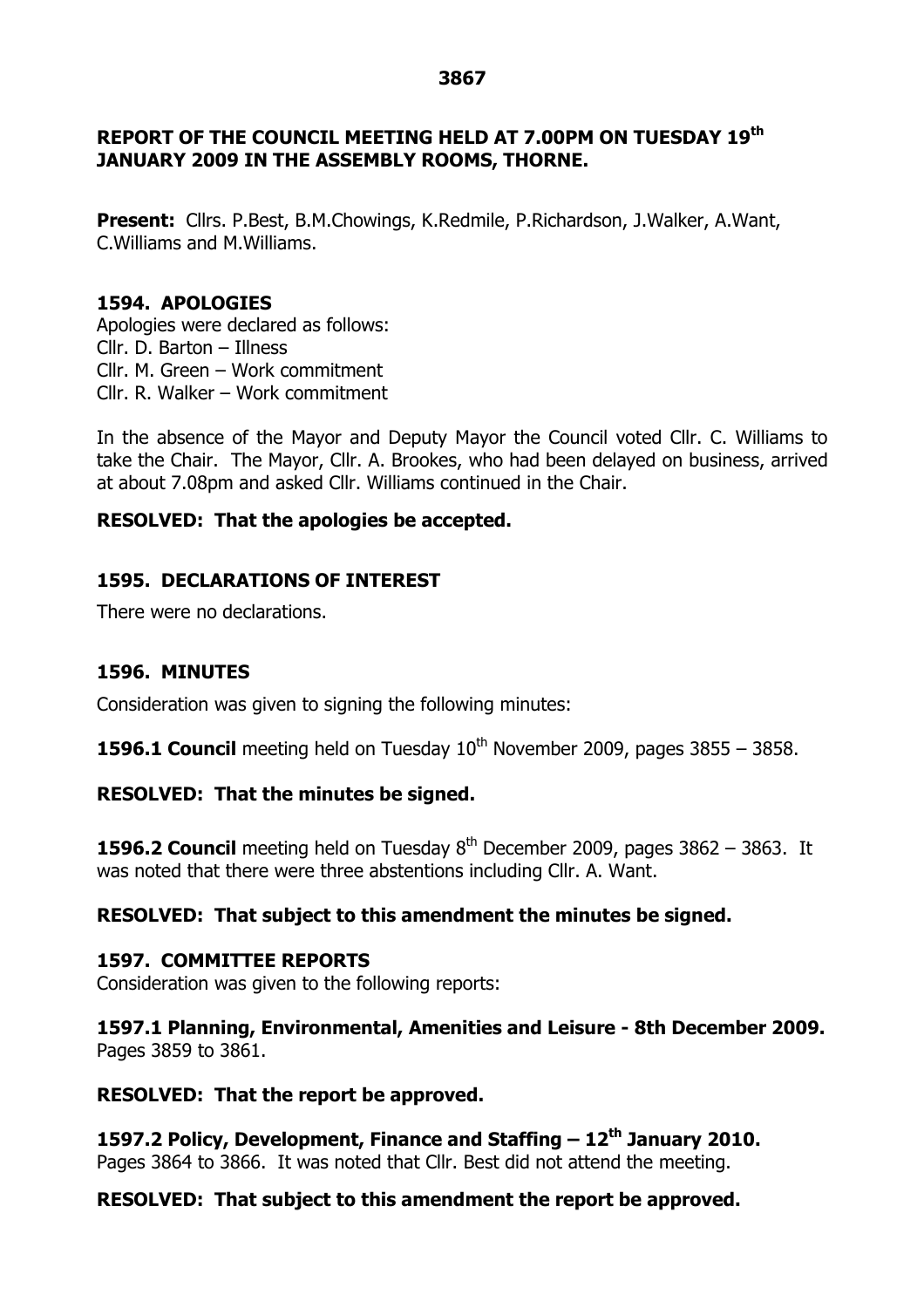# **1598. POLICING IN THORNE AND MOORENDS**

Sgt. Rowse reported that the crime statistics for the period September to November 2009 were down 22% compared to 14% for South Yorkshire as a whole. The current PACT priorities were:

- $\bullet$  Anti-social behaviour Stonegate.
- $\bullet$  Anti-social behaviour Miller Close.
- Anti-social use of vehicles at Thorne North Station.

There had also been an alcohol test purchase operation and three outlets had been fined.

A "Community Crime Fighters"committee was being set up and the Mayor was invited to attend on behalf of the Council.

Councillors raised the following issues:

- Parking on pavements outside the shops on Field Road, Thorne.
- $\bullet$  Anti-social behaviour Bullring, Moorends.
- Section 30 Orders.

# **RESOLVED: That the Police be thanked for their attendance.**

# **1599. QUESTIONS FROM THE PUBLIC**

Mr J. Sprakes of 23 Walnut Road, Thorne raised the following issues:

- Dog fouling on the canalside path at Dunstan Drive, Thorne.
- Locked gate at the Mooredges end of the public footpath to Limberlost.
- Litter on grass verges, especially the dyke on Coulman Street.

# **RESOLVED: That the appropriate action be taken on these points.**

# **1600. PRECEPT 2010-11**

It was agreed that the budget should be based on the predicted out-turn for 2009-10 at mid year with an increase in costs for 2010-11 of 2%, and charges of 1.5% and a contingency fund of £31571. This would result in a precept increase of 1.5%.

# **RESOLVED: That the precept for 2010-11 be £335939.**

# **1601. FINANCIAL REPORT**

The Clerk presented the financial report for months 7 & 8 which showed that income and expenditure to be essentially on budget with the exception of the Cemetery income which continued to be well below budget and was giving serious cause for concern.

**RESOLVED: That the report be accepted and that the cemetery income and all expenditure would be closely monitored by the Staffing and Finance Working Group.**